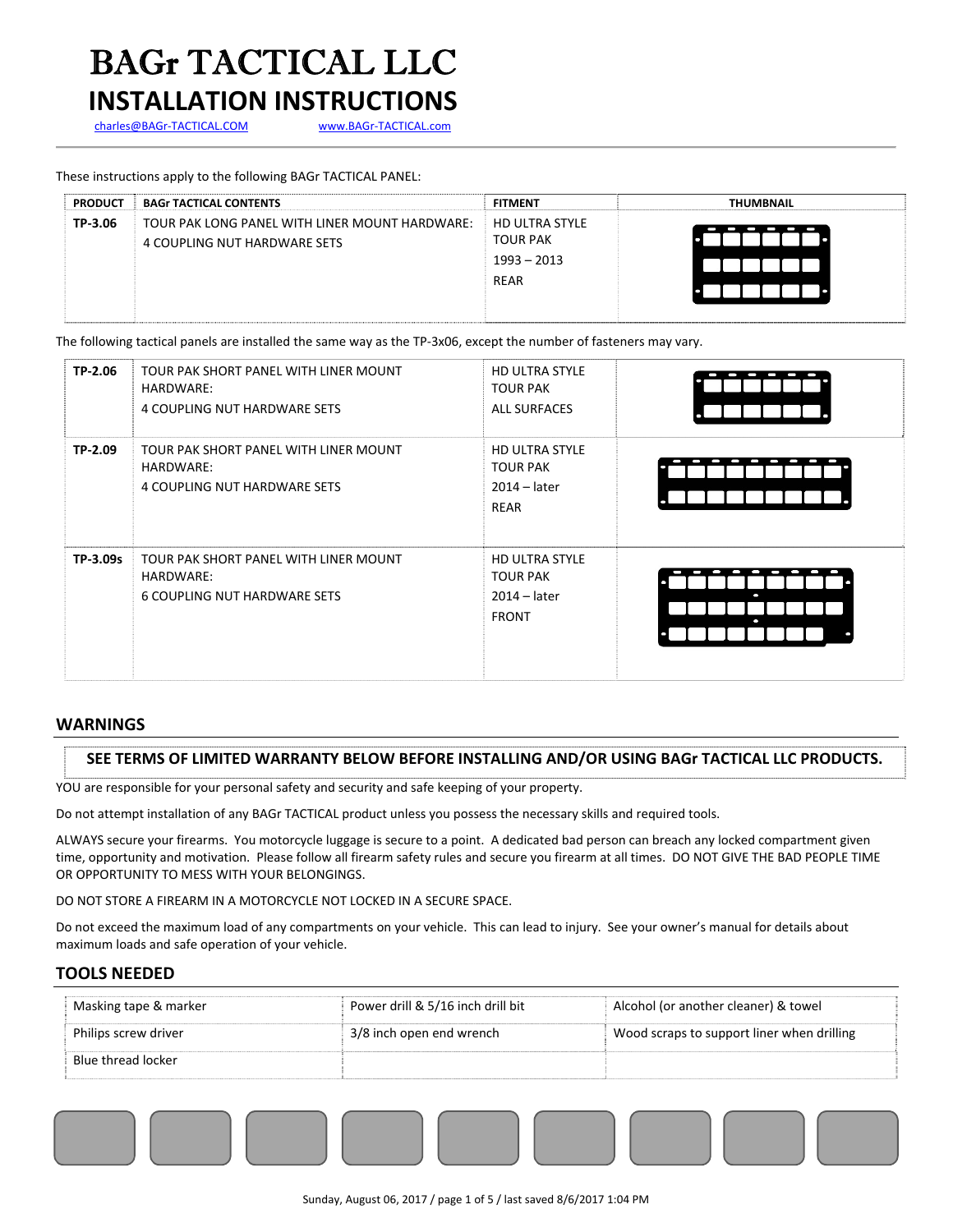# BAGr TACTICAL LLC **INSTALLATION INSTRUCTIONS**

charles@BAGr-TACTICAL.COM www.BAGr-TACTICAL.com

## **GENERAL TIPS FOR A SUCCESSFUL INSTALLATION**

- a. Consider using scraps of wood to block up the liner when drilling. Arrange two pieces of wood so you drill through the liner wall into an open space between the blocks. If you drill into the wood block, the only trouble you may have is removing the wood drill waste from the liner wall.
	- The wood blocks should not be directly below the hole you are drilling. The fuzzy nature of the liner wall wants to grab hold of the sawdust and not let go.
- b. MOLLE gear with two rows of loops engaged onto TACTICAL PANELS with rigid stays is the most secure. Gear with single rows can be used, but are less stable.
- c. MOLLE gear that 'folds' out or down will be less useful when your TOUR‐PAK compartment is full. Plan ahead for the most useful solution.
- d. New MOLLE gear will be easier to attach to the BAGr TACTICAL PANEL if you pre‐stretch the nylon loops before installing the panel in the TOUR‐PAK. Pre‐stretch the loops using the following techniques:
	- Before installing the BAGr TACTICAL PANEL in your bagger, attach the MOLLE gear to the TACTICAL PANEL using the rigid stays.
	- Allow the MOLLE gear loops to stretch over night.
- e. A long slender slot screwdriver may help lace the rigid stays through the MOLLE loops.
	- Another technique is to press the MOLLE loop from inside the MOLLE pouch so the loop pushes through the opening in the TACTICAL PANEL.
- f. Consider using blue thread locker for the fasteners to prevent loosening due to vibration.
- g. In some unusual situations, you may consider attaching the MOLLE gear to the BAGr TACTICAL PANEL before final installation of the TACTICAL PANEL. This may be an effective way to install MOLLE gear with especially tight gear loops found in some items and in new MOLLE gear. This technique may also be helpful for MOLLE gear attached to 3 row tall TACTICAL PANELS using 6 inch stays.
	- BAGr TACTICAL PANELS are designed with fasteners (coupling nuts specifically) to allow easy removal of screws from inside the TOUR‐PAK liner. This is possible without removing the liner. Remove the black countersunk screws, finish washers and 5/8 inch flat washers.
	- It may be helpful to use a 3/8 inch open end wrench to hold the coupling nut while removing and re-installing the screws when removing the TACTICAL PANEL for any purpose.

## **LET'S GET STARTED**

- 1. Remove liner from TOUR‐PAK as instructed in the owner's service manual for your particular bike.
- 2. Place masking tape on the inside surface of the TOUR‐PAK liner where you will drill the liner for the four fasteners.
- 3. Place liner on hard surface. Align TACTICAL PANEL inside the liner to serve as a template to locate mounting holes. Position the TACTICAL PANEL in the desired location.
	- a. Be certain the panel is level with the bottom of the liner and does not interfere with any accessories installed in the TOUR‐PAK liner.



The installed TACTICAL PANEL. This is your goal.

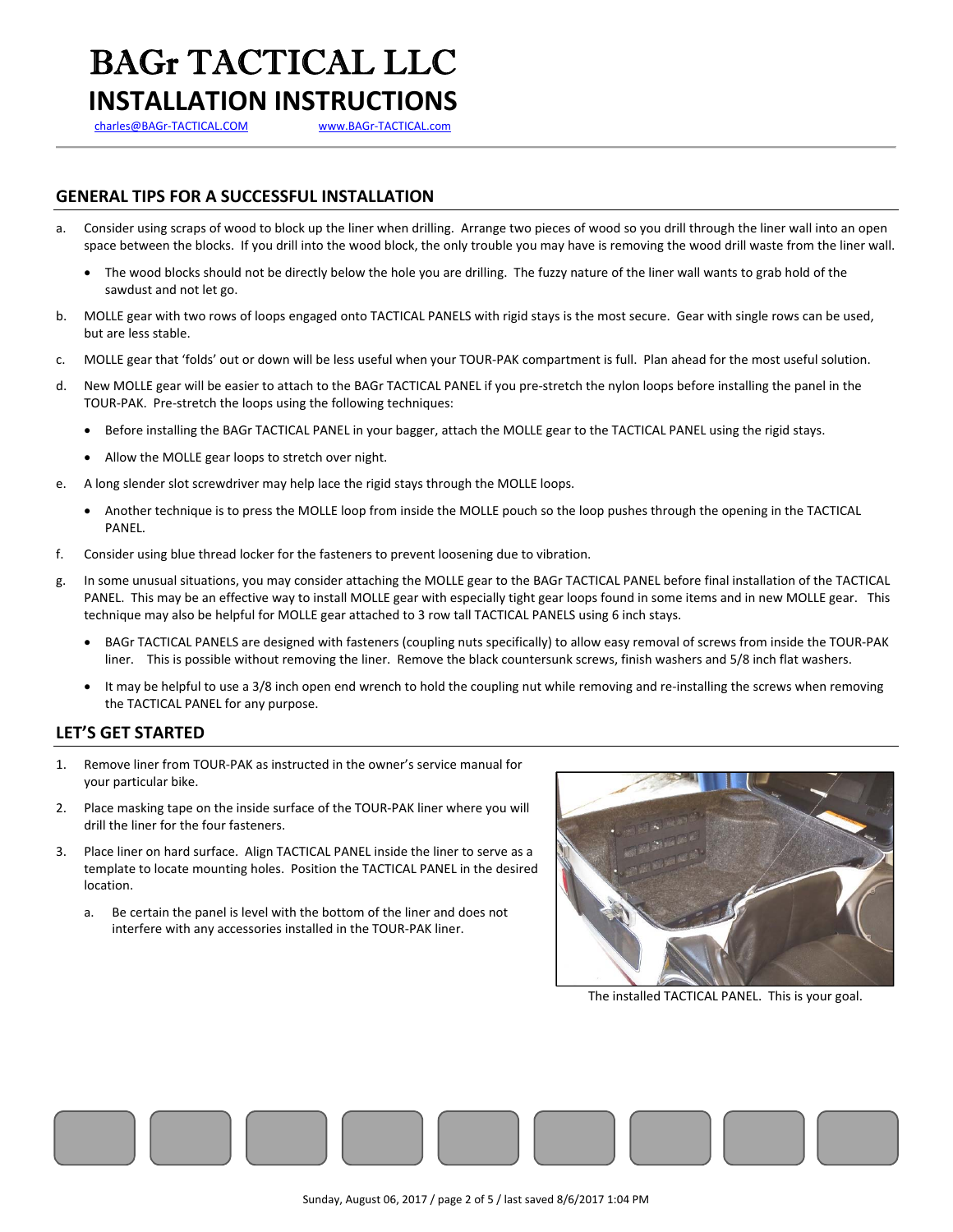# BAGr TACTICAL LLC **INSTALLATION INSTRUCTIONS**

charles@BAGr‐TACTICAL.COM www.BAGr‐TACTICAL.com

- 4. Using a marker and the TACTICAL PANEL as a template, mark the location of the 4 mounting holes on the liner.
	- Drill four 5/16 inch holes at the marked locations. This is a slightly oversized hole to allow some adjustment to align TACTICAL PANEL inside TOUR‐PAK liner. The hole will be concealed by the 5/8 inch diameter washers. In some cases, you might oversize the hole even a bit more than 5/16 inch. This can help with alignment of the TACTICAL PANEL if the holes you drill are not in exact locations. Remove all the masking tape from this area and clean the drill waste from the inside and outside of the liner.
- 5. Attach four sets of the following hardware components to the four mounting holes in the TACTICAL PANEL (insert the screws from the textured side of the TACTICAL PANEL):
	- a. #10‐24 1/2 inch long black countersunk screw
	- b. #10 black finish washer
		- The above hardware will be on the textured side of the panel & visible when the panel is installed.
		- The screw head and washer should be centered in the slotted hole for the best fit.
	- c. #10 5/8 inch diameter flat washer
	- d. #10‐24 coupling nut
		- The above hardware will be on the smooth side of the panel & between the TACTICAL PANEL & the liner when the panel is installed.
		- Tighten the above hardware to fit snuggly and prevent hardware from moving.
- 6. Using four sets of the following hardware components, attach the BAGr TACTICAL PANEL to the interior of the TOUR‐PAK liner:
	- a. #10‐24 1/2 inch long truss head screw
	- b. Two #10 5/8 inch diameter flat washers
		- The above hardware will be on the outside of the liner.
- 7. Be certain panel is positioned correctly in the liner and aligned with the bottom of the liner. When the TACTICAL PANEL is aligned, snuggly tighten the four truss head screws from the outside of the liner. You may find it helpful to hold the coupling nuts with a 3/8 inch open end wrench in the space between the TACTICAL PANEL and the liner.



a. Attach four loop patches to exterior surface of the liner to align with hook patches.



Masking tape with hole locations marked.



PANEL installed per step 7.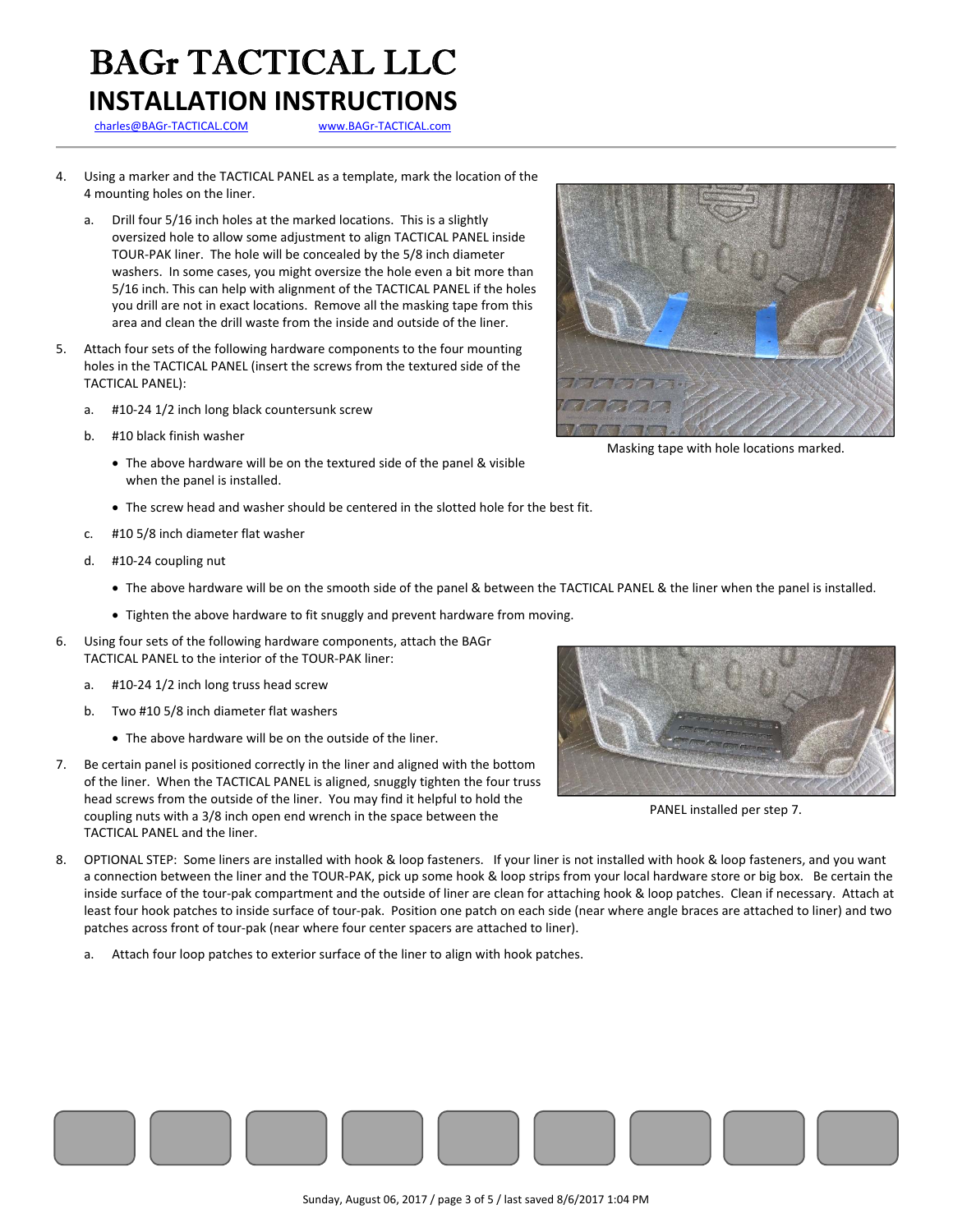# BAGr TACTICAL LLC **INSTALLATION INSTRUCTIONS**

charles@BAGr-TACTICAL.COM www.BAGr-TACTICAL.com

- 9. Reinstall liner into tour-pak. Press the liner to securely attach liner to hook & loop patches.
- 10. Install your tactical gear using the rigid BAGr TACTICAL STAYS.
	- a. See GENERAL TIPS FOR A SUCCESSFUL INSTALLATION above.
	- b. For some MOLLE gear, pre‐stretch the loops before attempting to attached the items to the BAGr TACTICAL PANEL.
	- c. Slide the stays along the back of the TACTICAL PANEL to engage the MOLLE loops. The stay should be oriented so the tip of the rivet engages into the slotted hole of the TACTICAL PANEL. When properly installed, the stay latches in place.



Back view of stays inserted and latched.

## **INSTALLATION INSTRUCTIONS for TOOL LOOP (optional accessory)**

- 1. When securing the TOOL LOOP to the slotted holes at the top of the TACTICAL PANEL, no drilling is necessay. See photo at right.
- 2. Determine the location for the TOOL LOOP. Attach the TOOL LOOP using the following hardware components:
	- a. #10‐24 1/2inch long black countersunk screw
	- b. #10‐24 weld nut
- 3. Securely tighten all screws.



The tool loop installed. Carabiner not provided. Image shows tool loop on TP‐3.09s. All TACTICAL PANELS similar.